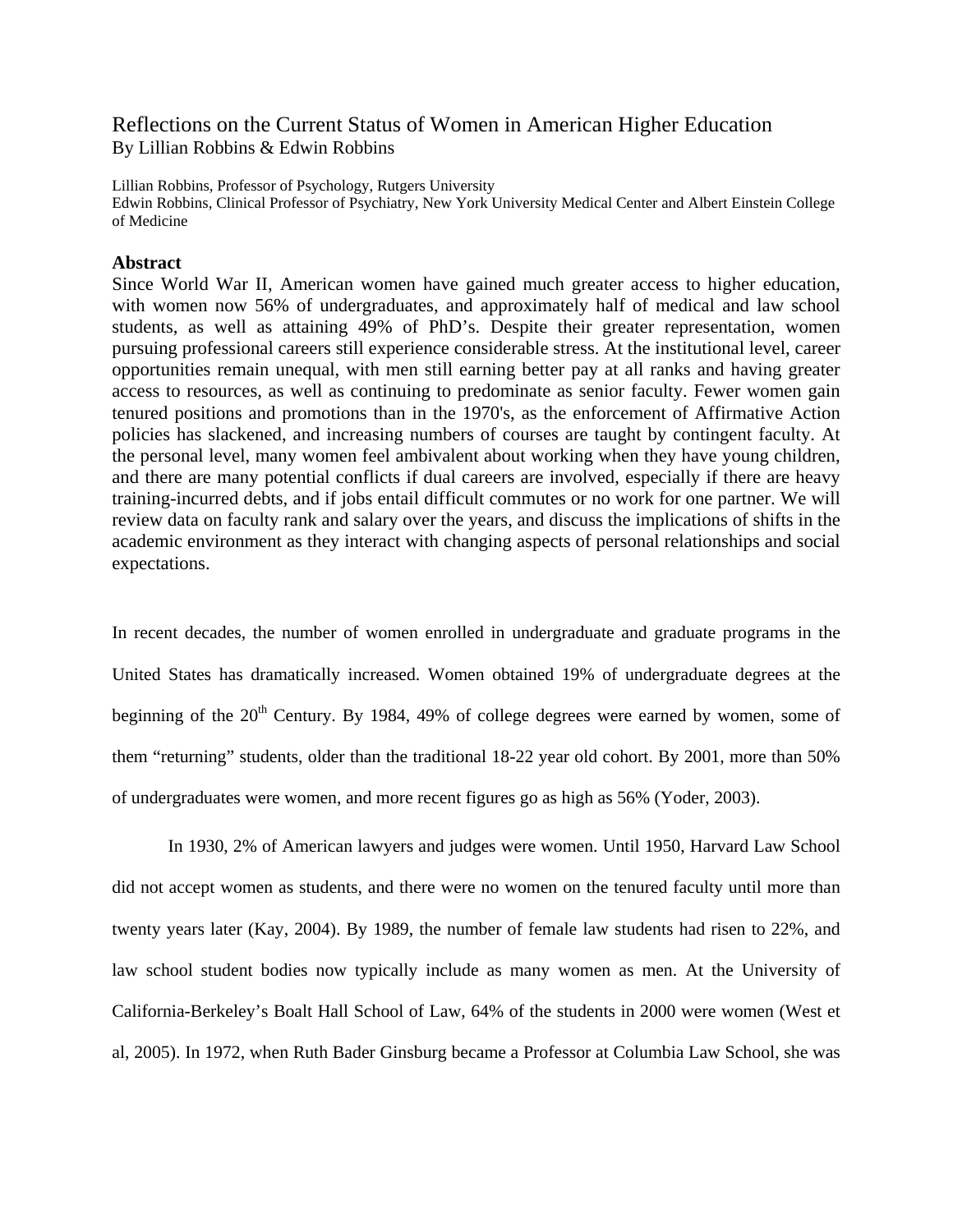one of only twenty women with that status in the entire country (Kay, 2004). While the number of tenured faculty women had no way to go but up, progress has been slow. Similarly, medical schools now enroll approximately 50% women, in contrast to fewer than 10% fifty years ago. However, a study of faculty at medical schools around the country showed that women are still under-represented in tenured ranks and in senior administration, and that their promotion rates and salaries lag far behind their male peers (Ash et al, 2004).

Students have changed, not only in terms of gender representation, but also in terms of such factors as race, ethnicity and social class. The March/April 2005 issue of *Academe*, the journal of national AAUP, states that current students are more likely than their parents to need to work at least part-time to pay for tuition and other costs, and cites the results of an annual survey conducted by the Higher Education Research Institute at UCLA to the effect that 53% of first year women and 40% of entering men need to get jobs to help pay for their education (p. 4). The effect of work status on retention and graduation rates, as well as on the choice of majors and the amount of out of class reading and thinking is beyond the scope of this paper. However, it is clear that prior distinctions between full-time, straight out of high school day students and older, working evening students, has become blurred, just as the number of people graduating within four years of admission to college has gotten smaller. While the student body has become increasingly diverse, the faculty has remained relatively homogeneous (Balliet et al, 2005; West et al, 2005).<sup>[1](#page-1-0)</sup>

<u>.</u>

<span id="page-1-0"></span><sup>&</sup>lt;sup>1</sup> While minorities are also under-represented among faculty, the current paper will concentrate on women because the pool of qualified people is larger in most disciplines, and makes selectivity and discrimination more readily apparent.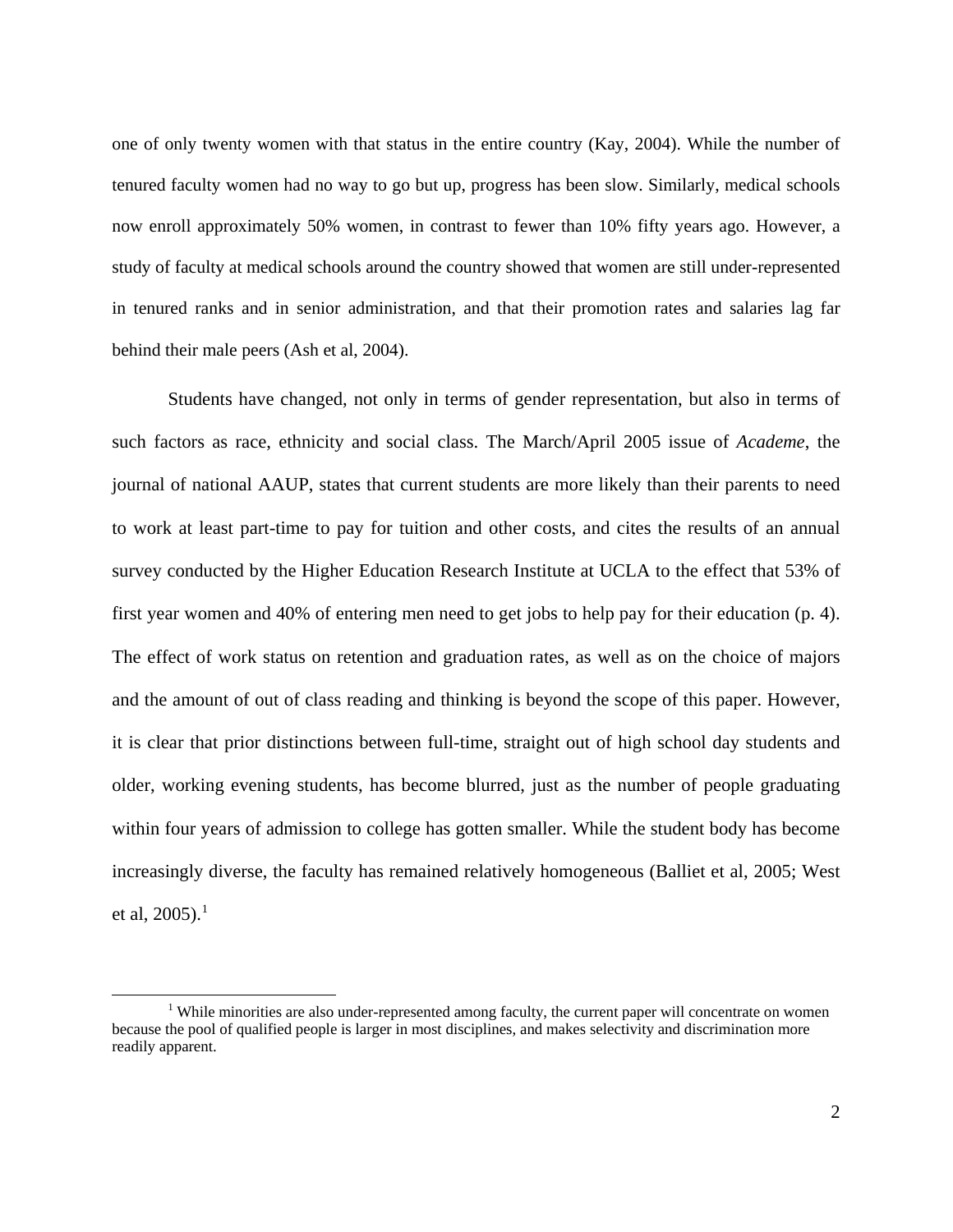With regard to the faculty: Men still predominate as senior faculty. Women are more likely to cluster at the lowest ranks, and are promoted more slowly ( Academe, 2005, Rosser, 2004, Valian, 1999)<sup>[2](#page-2-0)</sup>. The discrepancy is most marked at Universities that grant doctorates, where women are still fewer than 20% of the faculty, and least at two year community colleges, where the faculty is now evenly split by gender (Academe, 2005). The 1999 MIT study of tenured women faculty (cited in Rosser, 2004) showed that the science faculty included 15 tenured women and 197 tenured men, and that the 7% representation of females had remained stagnant for twenty years. Unpublished data from the University of California indicate that 87% of recent new hires have been white males, when more than 45% of the PhD's granted in the last decade have been earned by women (West et al, 2005). In 2001, the University of California's PhD-granting sites had 23.5% women faculty in tenured or tenure-track ranks, Stanford 17% and Harvard 12.9% (West et al, 2005). Schumer (2005) cites data showing that, although women have gotten one third of American PhD's in Math for the past two decades, women are only 4.6% of Math professors at prestigious universities. Glayzer-Ramo (1999, cited in Neimeier and Gonzalez, 2004) estimated that, at the present rate of progress, it will take women until 2149 to achieve parity with men as full Professors.

Even though it is often believed that taking care of a family is a deterrent to productivity, and hence professional success, evidence shows that mothers who are determined to have professional careers publish as much as virtually all men in their fields (Valian, 1999). Based on their study of medical school faculty around the country, Ash et al( 2004) concluded that, while family responsibilities were a factor in women's slower promotion rate, "at all levels of productivity, women are less likely to be full professors than their male peers" (p. 210). Valian (1999) cites

 $\overline{a}$ 

<span id="page-2-0"></span><sup>&</sup>lt;sup>2</sup>While criteria for tenure and promotion appear to be objective, they are sufficiently ambiguous that the tendency to devalue the work of women can be a serious hazard (Lott, 1985; Valian, 1999). This is compounded by the difficulties of comparing the number of pages and publications for different disciplines, and by the inclusion of such nebulous categories as "collegiality."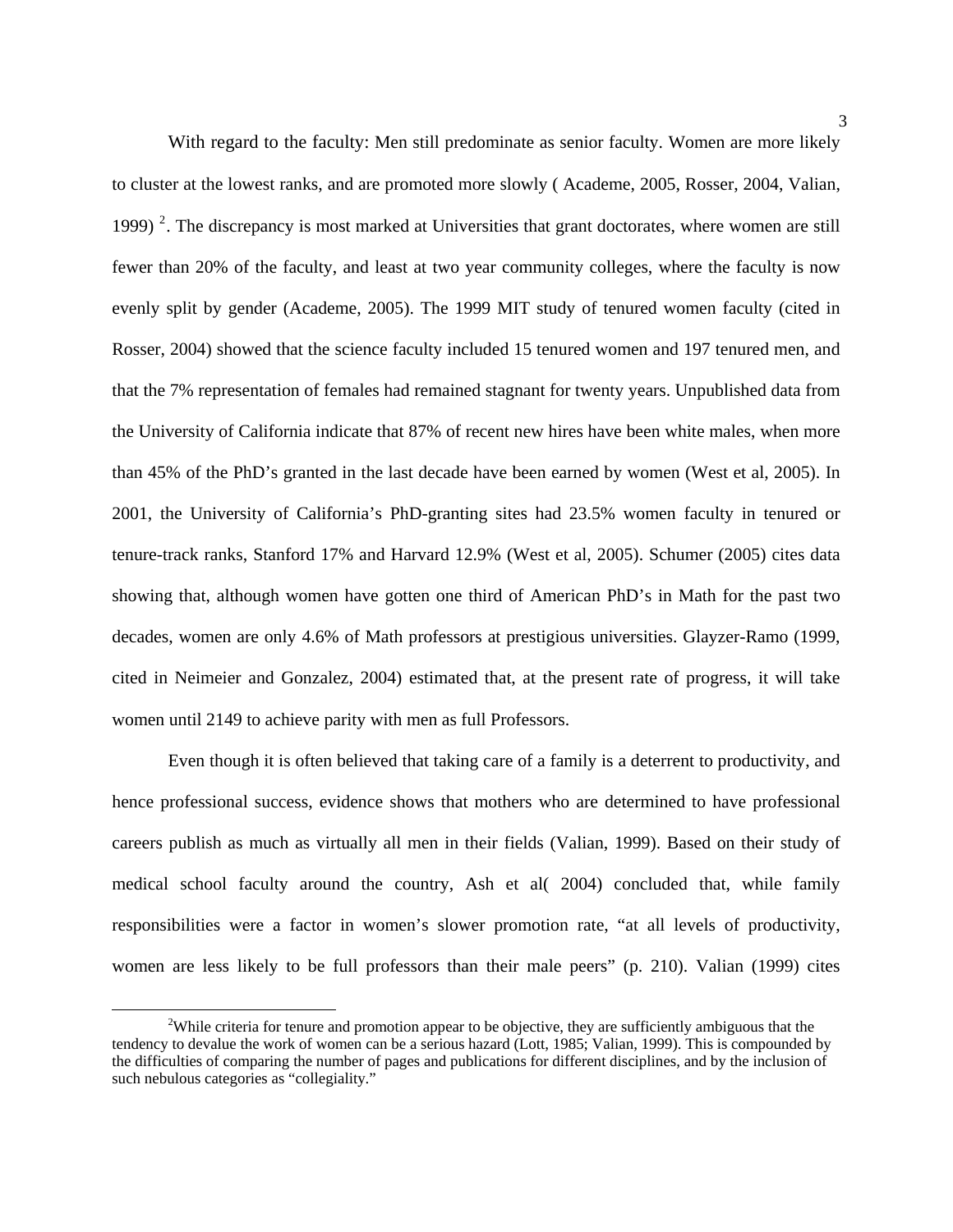parallel findings for studies of business, law, and humanities and social science faculty.

Among the many reasons for the limited hiring of women in tenure track positions, although the pool in many disciplines is now very large – in Psychology, 73% of PhD's are now awarded to women- are several factors that relate to changed images of Universities, as primarily research, rather than teaching institutions. People now hired as Assistant Professors often need to have teaching experience, publications and grants, and criteria for tenure and promotion also exceed those of twenty years ago. Further, in an effort to accelerate the process of improving their image as research powerhouses, Universities hire a substantial number of established researchers, who are predominantly white males (Balliet et al., 2005; Valian, 1999). These senior appointments, even more than those at the Assistant Professor level, bypass Affirmative Action guidelines, even though most position listings still claim that universities are "Equal Opportunity Employers" (Balliet et al, 2005; West et al, 2005).

 Men are still better paid at all ranks, and in every type of institution. Of 159 possible comparisons of male and female salaries, in public, private and church-related institutions, men earned more than women in 96% (Academe, 2005, Table 5). The only exceptions were for women serving as Associate Professors in two year colleges, and for some lecturers and instructors, where the full-time salaries were in the \$40 to \$45,000 range.

The earning differentials increase as people are promoted from Assistant to full Professor, and are magnified, since merit awards and benefits such as pensions and insurance are tied to salaries. Average annual differences between men and women of approximately \$1500 at the Assistant Professor level grow to between \$9,500 and \$11,000 for Professors. Since men continue to be promoted at a faster rate than women (Rosser, 2004; Valian, 1999), the lifetime discrepancies

 $\overline{a}$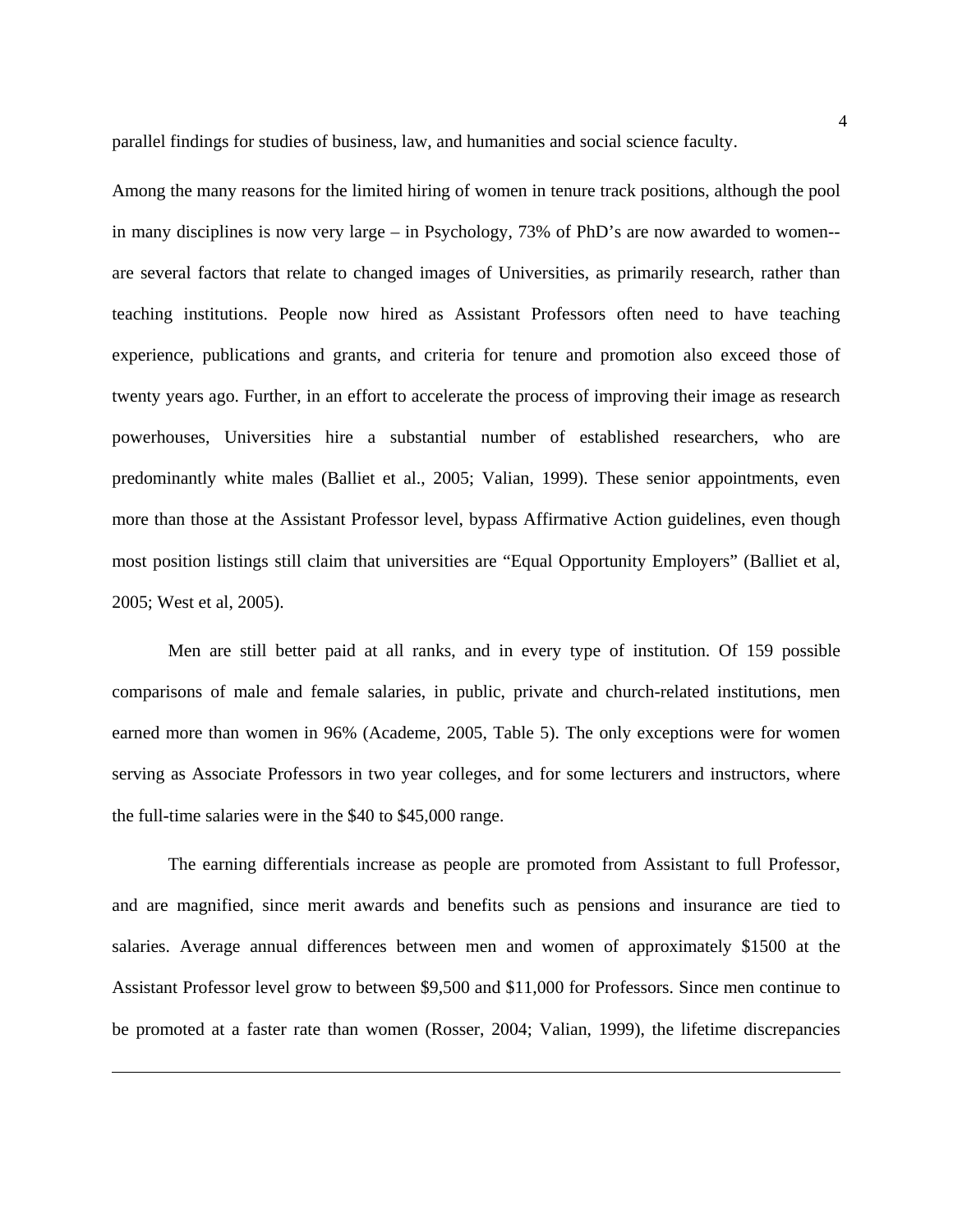between male and female salaries can mount to hundreds of thousands.

In addition, men are likely to have better access to other resources, such as start-up packages and lab space (Rosser, 2004), and to be required to teach fewer courses and serve on fewer committees than women (Valian, 1999). Since teaching and service tend to count less than grants and publications at research universities, women are seriously disadvantaged.

The salary disparities may be due in part to choice of disciplines, since women tend to be clustered in lower paid fields such as English, languages and nursing, while men predominate in more lucrative areas such as computer science, engineering and physics (Neimeier & Gonzalez, 2004.) The same principle applies to the subfields that attract women. For instance, in medicine, family practice, pediatrics and psychiatry are paid substantially less than mostly male specialties such as neurosurgery and orthopedics (Ash et al, 2004).

 Women are over-represented in part-time and non-tenure track full-time positions. While 47% of full-time women are tenured, 70% of men are (Academe, p. 28). Forty-five percent of faculty jobs are now part-time– a group that includes graduate students, professionals eager to share their experiences with students in exchange for the status of a college connection, and a group that teaches on a part-time basis, often at multiple institutions, over a career lifetime. Over one half of new fulltime appointments at American universities are now non-tenure track, and represent 19% of faculty (Academe, 2005). This means that nearly two thirds of college faculty are now neither tenured nor tenure track. Even though some people take these jobs in the hope that a foot in the door will help them get a tenure track appointment when one becomes available, this type of transition is extremely rare (Valian, 1999).

The contingent faculty positions typically are associated with low salaries, limited health care and pension benefits, and contracts renewable at the Administration's discretion. In addition to being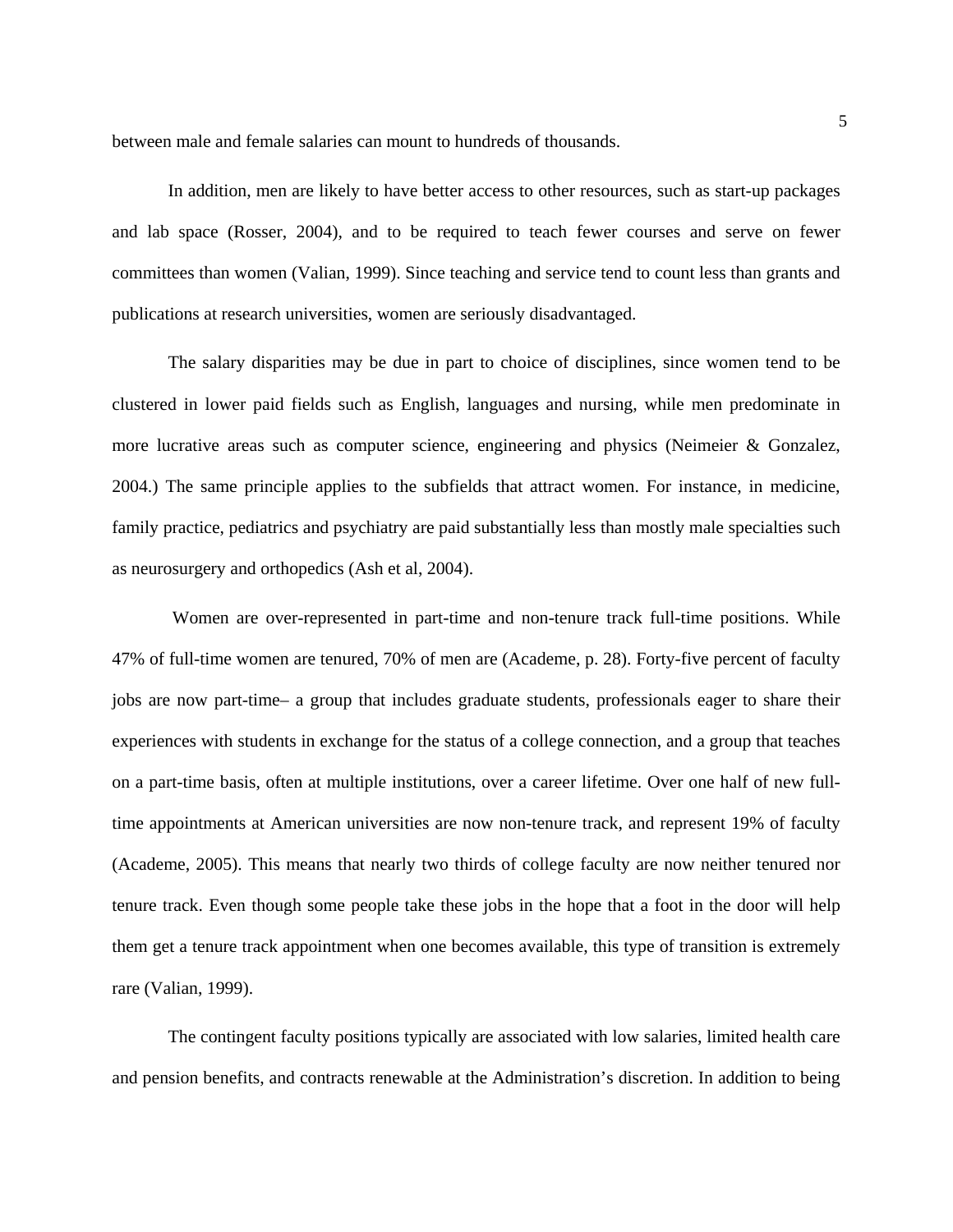cheaper and providing flexibility<sup>[3](#page-5-0)</sup> the contingent faculty is less likely to seek a role in governance or to challenge administration rulings, as well as being less available to students seeking advice and letters of recommendation.

 Senior administrators continue to be predominantly males, and often are professionals with limited academic experience (Academe, 2005). The salaries of college Presidents, not including housing, transportation, and entertainment allowances, now range from 2 to 5 times the salary of average Professors at Public Universities, and 2 to 7 times at the better-paid private institutions (Academe, 2005). Women in administration still tend to cluster as Assistant or Associate Deans, or in the Dean of Students' office, where they earn relatively low salaries and do not typically become involved in financial and policy decisions (Rosser, 2004).

Men continue to predominate as department Chairs. A survey of 2817 departments at Research Institutions (Neimeier & Gonzalez, 2004) found that women chaired 17% of departments over all, but only 2% of engineering and math/statistics departments. Women are more likely to chair departments in the Humanities and Social Sciences, but still far less than men. This restricts their chances for advancement, since Chairs are more likely than other faculty to be considered for senior administrative positions.

#### **Implications:**

 $\overline{a}$ 

## **A. Institutional:**

 1. As the current tenured faculty retires or dies, relatively few will be replaced. Faculty is likely to become a multi-tier group, with numerous poorly paid people who predominantly teach undergraduates– whether in large introductory courses or at community colleges; and a far

<span id="page-5-0"></span><sup>&</sup>lt;sup>3</sup> In the 1960's and 70's, underemployed tenured physicists were likely to become administrators or teach computer science, while classics and education professors were let go when enrollments in their courses dropped.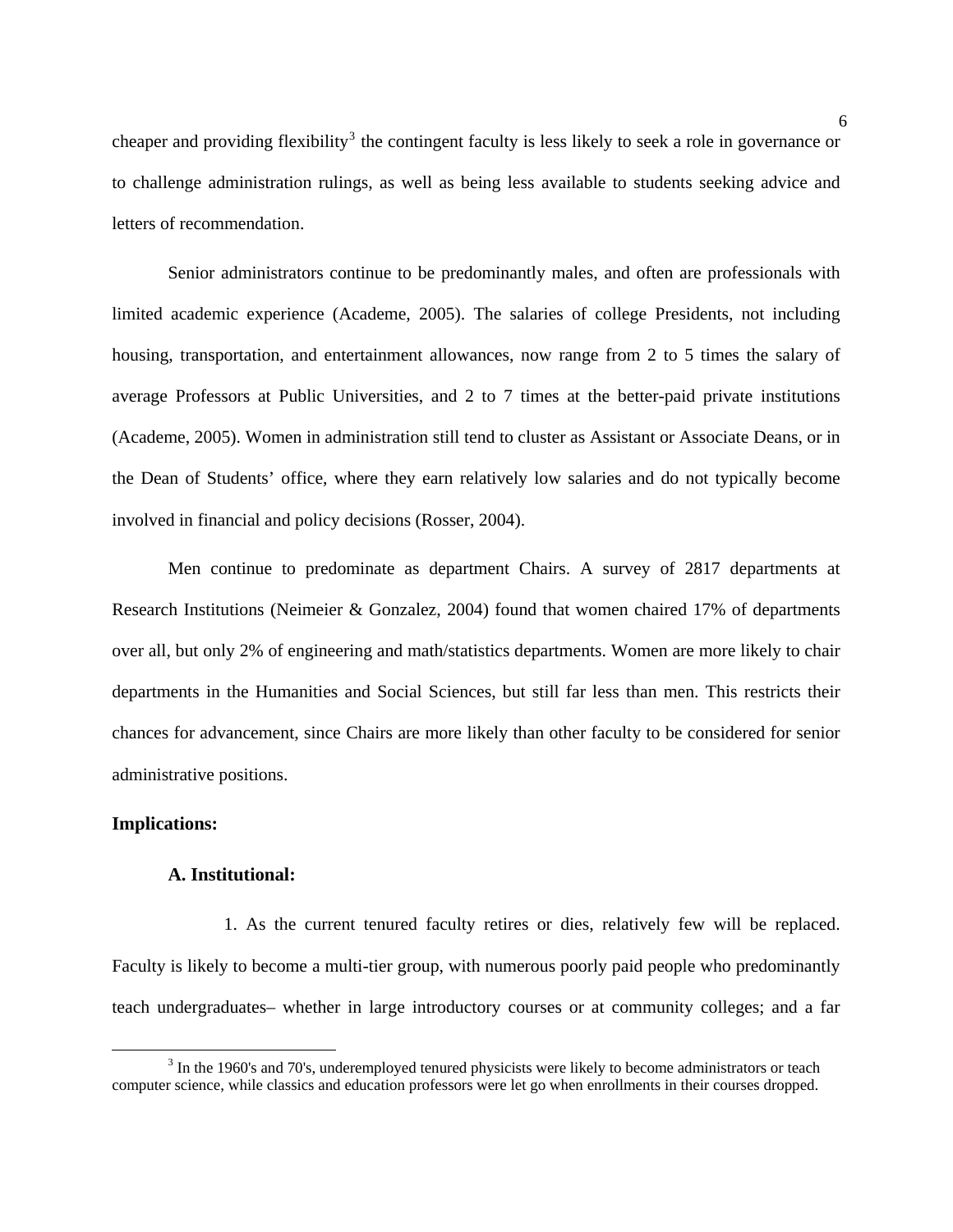smaller group of well-paid people, who will primarily work with graduate students and do grantfunded research. A realistic prediction, based on trends already apparent, is that women will predominate as the college teachers of the future, while men will concentrate on research and graduate training. This would parallel the changes that took place in nursing and elementary education, which are now largely seen as women's fields.

 2. The increased reliance on contingent faculty will have some benefits for administration, in providing cheaper workers who do not have a long-term commitment. But one wonders who will provide the additional services that tenured faculty have engaged in– overseeing the curriculum, serving on committees, chairing departments, advising students, writing letters of recommendation, participating in institutional governance. One could also predict that, without the security of tenure, people will be less likely to teach about controversial issues or risk contradicting higher-ups. In this sense, what we have known as academic freedom will essentially cease to exist.

 3. Although there now seems to be an endless supply of people willing to work in higher education, there may be long- term effects on graduate programs, if relatively few decent careers are possible. One can predict that the number of people willing to spend the time and money for dead end doctorates will shrink. This could be accelerated for the sciences, if the grants on which research universities depend dry up.

 4. As higher education becomes increasingly concerned with bottom line issues and corporate models, one can predict larger classes, more standardized exams, and on-line options where students and teachers never meet. In the age of Phoenix and other proprietary schools, imagining colleges where instructors will read scripts and computers grade exams, obviating the need for individual thinking and innovating is not far away. Students already are wondering why they should attend classes when faculty put the course power point slides on line, and much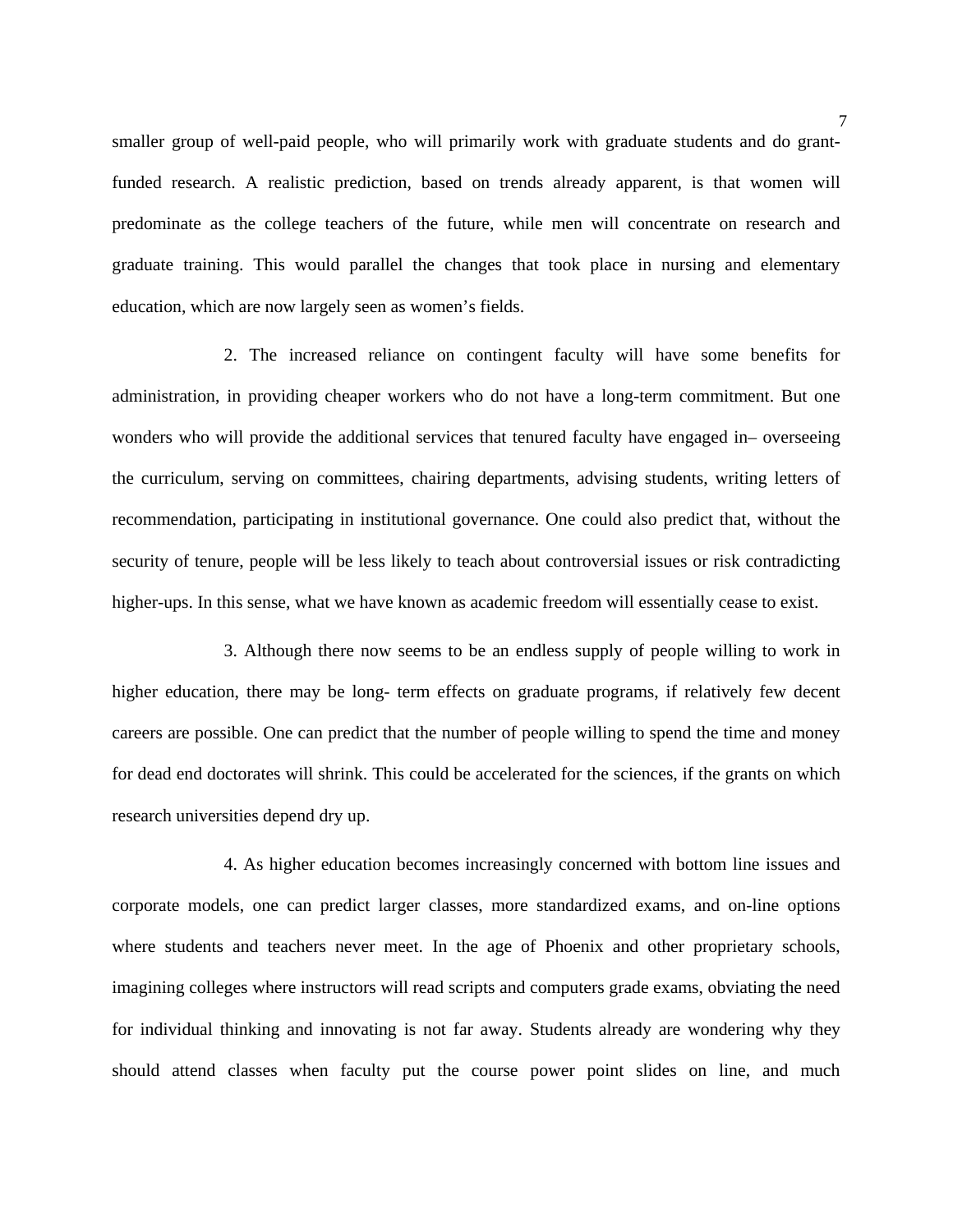faculty/student communication now takes place via e mail.

At what point will faculty, as we have known it, cease to exist and be outsourced? According to the *New York Times* (2005), the State University of New York is in the process of developing the first online bachelor's degree in Electrical Engineering, funded in part by the Alfred P. Sloan Foundation. The same brief article points out that over 100,000 students are already taking SUNY courses online, in connection with 94 degree and certificate programs, some of them military personnel in Iraq. This trend is not new. In World War II, college correspondence courses were available, and teachers were both supportive and excellent. However, technological advances are making unprecedented changes more possible.

 5. Although efforts have been made to increase institutional supports for women in the form of such programs as parental leaves, on-site day care, personnel searches that seek out qualified women, and providing jobs for spouses who are also academics (Rosser, 2004; Valian, 1999), it is likely that such efforts may be undermined by the overall economic and social trends.

While we had naively thought that universities could be a model for demanding jobs with flexibility, ideal for women with children, and for people who wanted to maintain some autonomy and creativity in their work, the world is increasingly turning to less than full-time jobs, with limited or few benefits and no security. While women will be employed in larger numbers, the gains will be far less than they hoped for.

## **B. Personal**:

Despite their greater representation, women pursuing professional careers still experience considerable stress:

1. A number of studies have shown that women often report feeling marginalized,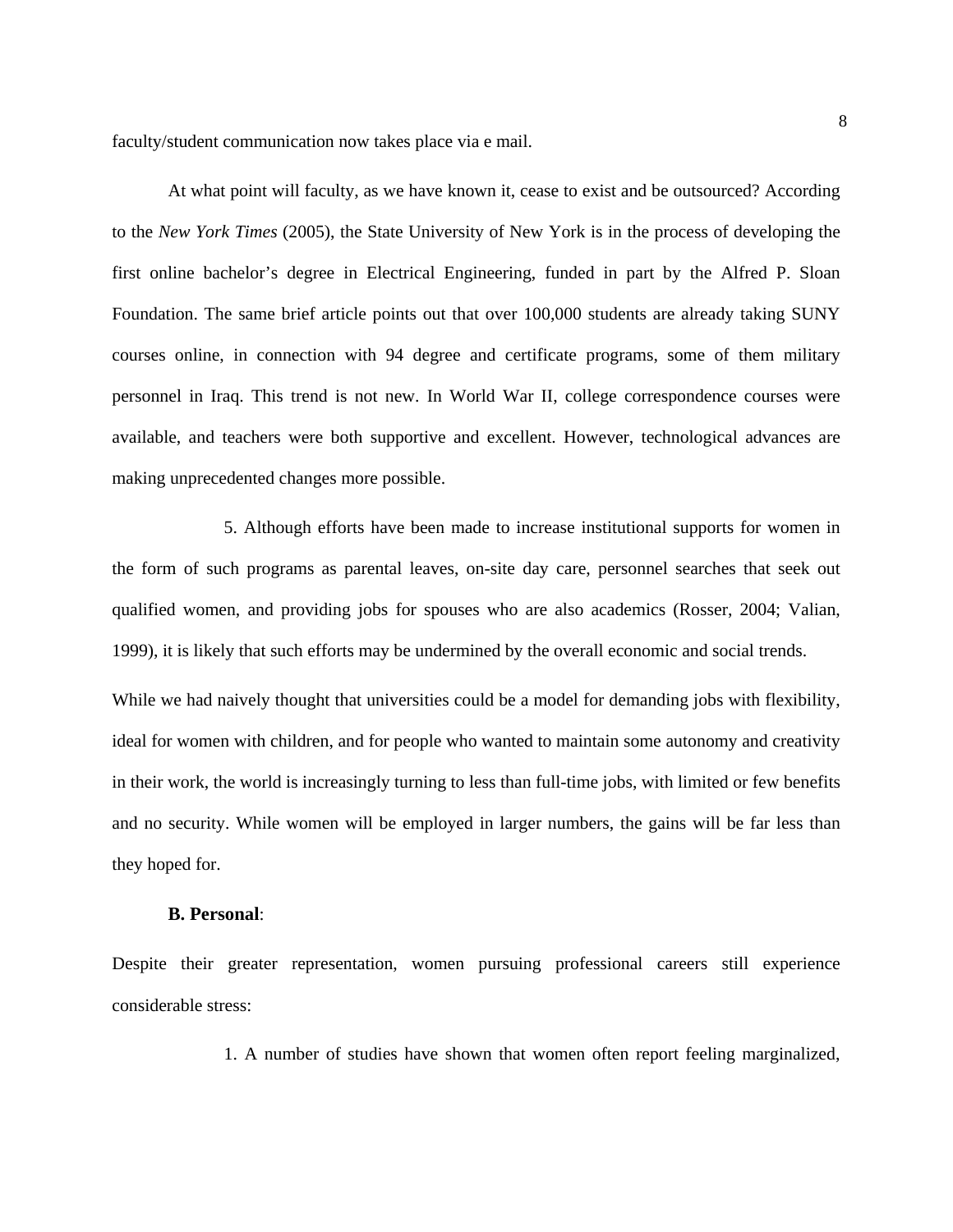having their opinions and research less valued than male colleagues, and being treated as "intellectually inferior" (Rosser, 2004; Valian, 1999).

 2. Women who have children often experience conflicts about balancing family and work. How does one spend time and energy with children, when there are great job demands? Who will take time off if there is sickness or a family emergency? Who will do the chores and be the "wife" on a day to day basis? One common thread unifying women who work and have primary responsibility for families– including both children and elderly parents and in-laws– is that their personal interests go by the wayside, and they are almost always tired (Evetts, 1994). While many men could say the same, attempts to solve potential conflicts between family and work demands are still largely seen as individual women's issues, rather than social responsibilities (Rosser, 2004). One Nobel prize winner, the biologist Christiane Nusslein-Volhard has addressed this issue by providing grants for women scientists to help pay for someone else to cook and do the laundry (Bhattacharjee, 2005), but this is unlikely to be sufficient.

 3. Women professionals tend to marry or partner others at their level, though professional men still overwhelmingly marry women who are willing to take care of household and children, as well as edit publications and serve as sounding boards for their ideas (Yoder, 2003). This means that women often need to face conflicts about dual careers, especially if the couple has heavy training-induced debt. What if one person has a good offer and the other can only find work thousands of miles away? Whose career aspirations take precedence, particularly if one partner is capable of earning more than the other? In some dual career families, there is a huge cost– both financial and personal– in terms of needing to commute, especially if school age children are involved; in others, the less ambitious partner may be willing to stay at home, but there may be resentments. If the couple has sufficient resources, paid help may reduce tensions, but it may not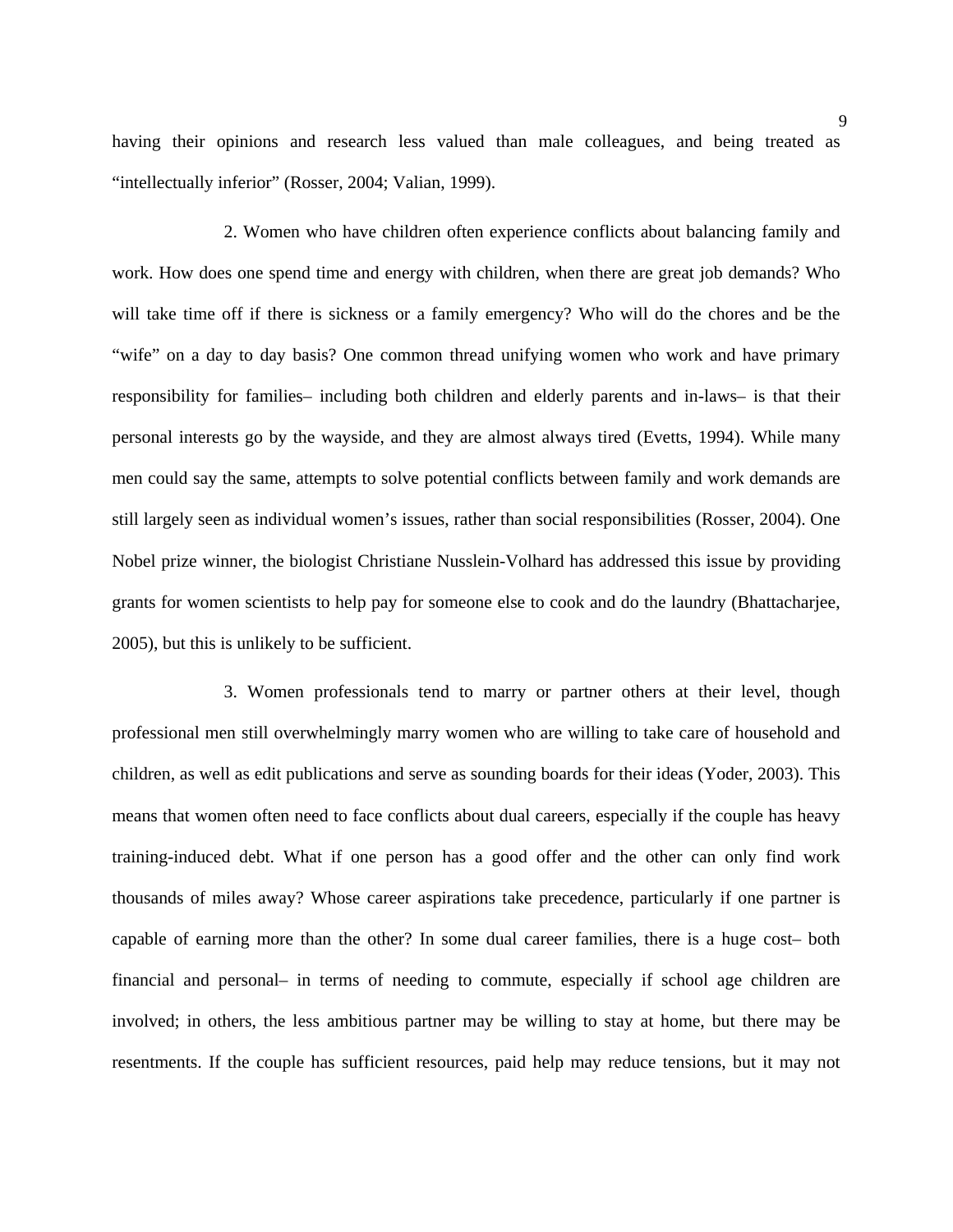always be easy to find reliable surrogates, nor to pay sufficient attention to family members. Idealists may also object to finding personal satisfaction in their work on the basis of the efforts of typically poorly paid and predominantly female household help.

 4. Many women may experience conflicts about *not* having a family, in a culture where females in particular are brought up to think of themselves as wives and mothers, whatever else they do. Data about professional women show that the majority are single or divorced, and that many partnered women are childless. When women become single mothers by choice, they face tremendous problems. Who is available to help take care of their child and support their career ?

 5. Men are increasingly becoming involved in their families, especially child care, and finding that they like a less workaholic life style, often made possible if there are two wage earners in the family. One of the challenges facing our society is how to make "having a life" more appealing for men, and taking time off to help take care of children less stigmatizing than is presently the case for many. When Thomas L. Friedman (2005) wrote that young people in China and India are now ready to work 35 hours a day, rather than 35 hours a week, he suggested that taking the time to smell too many roses may prove hazardous both to the individual and communal economy. At the same time, excessive work may prove to be personally destructive, rather than a blessing.

In this context, it should be noted that, when President Summers of Harvard made his nownotorious comments about innate factors being primarily responsible for the scarcity of women in the higher levels of academic science (Rimer & Healy, 2005), he also added that few women were willing to put in the 80 hour work that such careers require. He ignored the fact that the majority of striving women have committed themselves to intensive work over the years, regardless of marital and family status, and the barriers placed in their way that made their progress more difficult than many of their male peers.